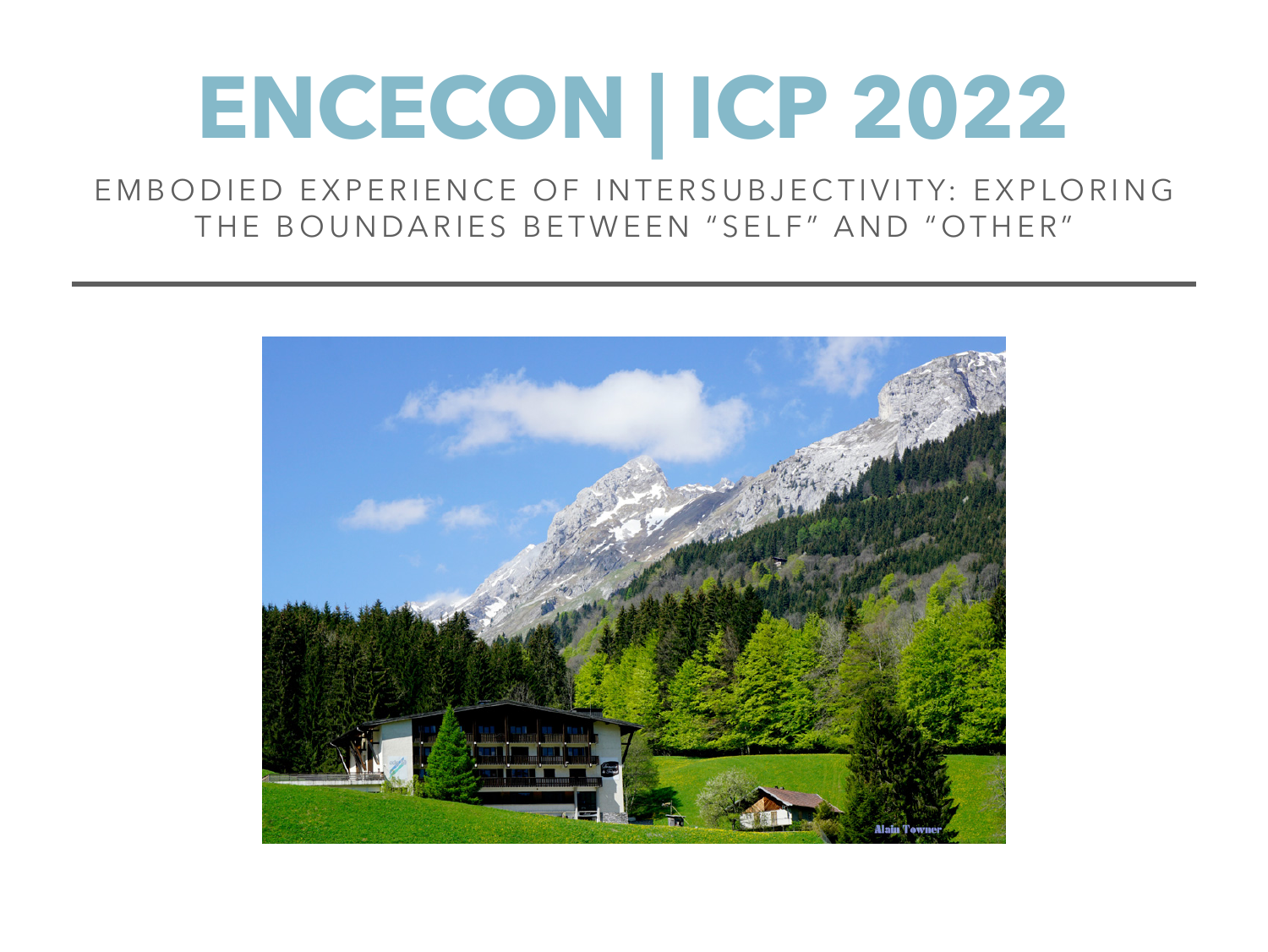April 20, 2022

Dear colleague,

Thank you for accepting our invitation to participate in the first-ever joint ENCECON-ICP workshop, organized by Mind & Life Europe, that will take place at the Domaine de Fréchet - les PEP 59 in Le Reposoir, France on July 4-8, 2022. We are honored and delighted to include you in our collective exploration of **embodied intersubjective experience**.

As mentioned in our invitation letter to you, the goal of this workshop is to explore how phenomenology and microphenomenology may be deployed to inform and benefit neuroscientific research. We will do so by engaging in a co-emergent, collaborative effort to reach greater clarity about the affordances and obstacles to the realization of a contemplative science of mind and life. Our workshop will be one example of the work that is necessary to strengthen the gentle bridges of which Francisco Varela spoke during the first Mind and Life Dialogue between scientists, philosophers, and contemplatives.

During the workshop, we will collectively engage in an iterative process of exploring intersubjectivity through contemplative practices, microphenomenological interviews and analysis, small-group work, and dialogue and partnership with each other, drawing on insights and perspectives from phenomenology and the cognitive sciences. Coming together as equal co-investigators in the laboratories of our own embodied experience, and drawing on our individual expertise and experience, we hope to embark on an inner and outer journey of refining our individual and collective understanding of intersubjectivity and the study of it.

We are not planning for any formal talks during the workshop, but we are setting aside ample spaces in the schedule where everyone is invited to contribute their insights, both from their personal experience and from their disciplinary expertise. This workshop seeks to build on the mutual respect, openness, creativity, and curiosity that has characterized some of our previous MLE gatherings.

Attached you will find a detailed schedule for the workshop and we invite you to plan your travels accordingly (for an arrival during the day on Monday and a departure on Friday afternoon). As we get closer to the event, we will be in touch again to make sure that you have all the information you need for your arrival. We look forward to welcoming you at the workshop in July!

With kind regards,

The MLE Team & The Joint ENCECON-ICP Planning Committee